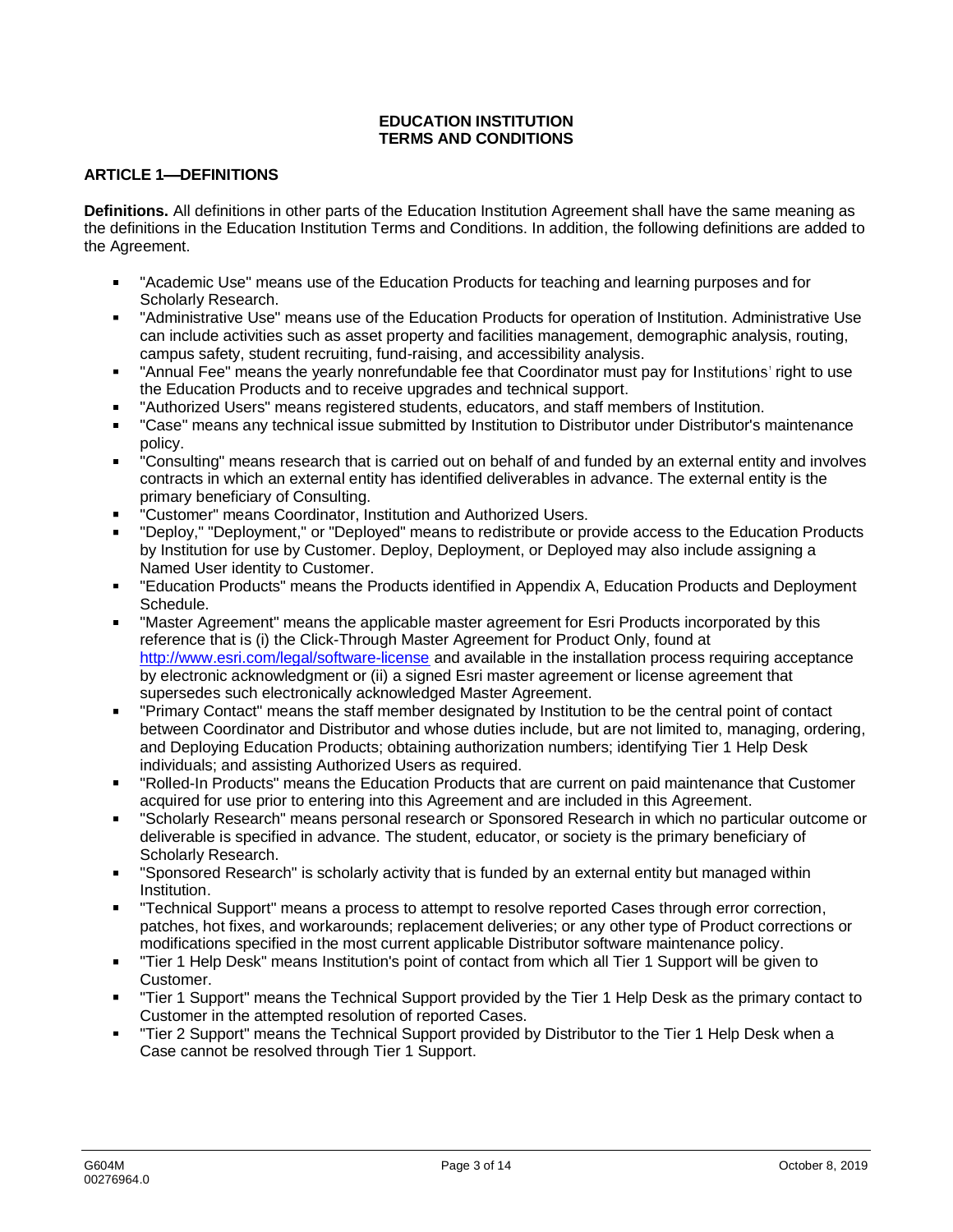## **ARTICLE 2-GRANT OF LICENSE**

Customer's use of the Education Products is subject to the Master Agreement and any additional terms herein. Coordinator shall remain primarily responsible to Esri for compliance with the terms and conditions of this Agreement and the Master Agreement by Authorized Users, including, but not limited to, all applicable US government export laws and regulations. Use of the Education Products for Consulting or any other form of commercial or profit-generating activities or private gain is an express violation of the Agreement, entitling Esri to all remedies available in equity or at law as well as payment in full for commercial license fees.

## **ARTICLE 3-SCOPE OF USE**

The Uses Permitted and Use Restrictions sections of the Master Agreement are modified to include the additional provisions in Sections 3.1 and 3.2 below:

**3.1 Additional Uses Permitted.** The following additional permitted uses are hereby granted for Education Products:

- a. Coordinator may copy and Deploy the Education Products listed in Table A-1 up to the license quantities specified in Table A-2 for each Institution solely for Academic Use.
- b. Coordinator may copy and Deploy the Education Products listed in Table A-3 up to the license quantities specified in Table A-4 for each Institution for Administrative Use.
- c. Coordinator may permit Authorized Users to use the Education Products on a personally owned device in any geographic location where it is not prohibited by the then-current applicable US government export laws and regulations (currently the following: Iran, Sudan, North Korea, Syria, Cuba, and the Crimea region in the Ukraine), solely for Academic and Administrative Use in accordance with the terms of this Agreement.
- d. Coordinator may Deploy Education Products to devices owned by third parties in a virtual or hosted environment provided that access is limited solely to Authorized Users through use of a license manager or user identity.

### **3.2 Additional Use Restrictions.** The following additional use restrictions apply to Education Products:

- a. Institution shall not use or permit Authorized Users to use the Education Products for Consulting or any other form of commercial or profit-generating activities.
- b. Institution shall not use or permit Authorized Users to use the Education Products in violation of the Export Compliance provision of the Master Agreement, which includes authorizing use, access, or transfer to denied parties, entities, and individuals on any US government sanctioned lists.
- c. Except where permitted herein, Customer shall not transfer, redistribute, or assign Education Products to any third party without the prior written permission of Esri. Notwithstanding, Value-Added Applications that permit anonymous use may be used by third parties provided that no Named User credential is assigned to the third party and/or no Education Product is installed on a computer owned by a third party.

## **ARTICLE 4 MAINTENANCE**

**4.1 Maintenance.** Maintenance is included in the Annual Fee. Education Products will receive maintenance provided that standard maintenance is available for each item. Maintenance includes benefits specified in the then-current Distributor software maintenance policy as modified in this Section 4.1.

### a. **Tier 1 Support Provided by Coordinator**

- (1) The Tier 1 Help Desk will provide Tier 1 Support to Institution and Authorized Users.
- (2) The Tier 1 Help Desk will use analysts fully trained in the Education Products they are supporting.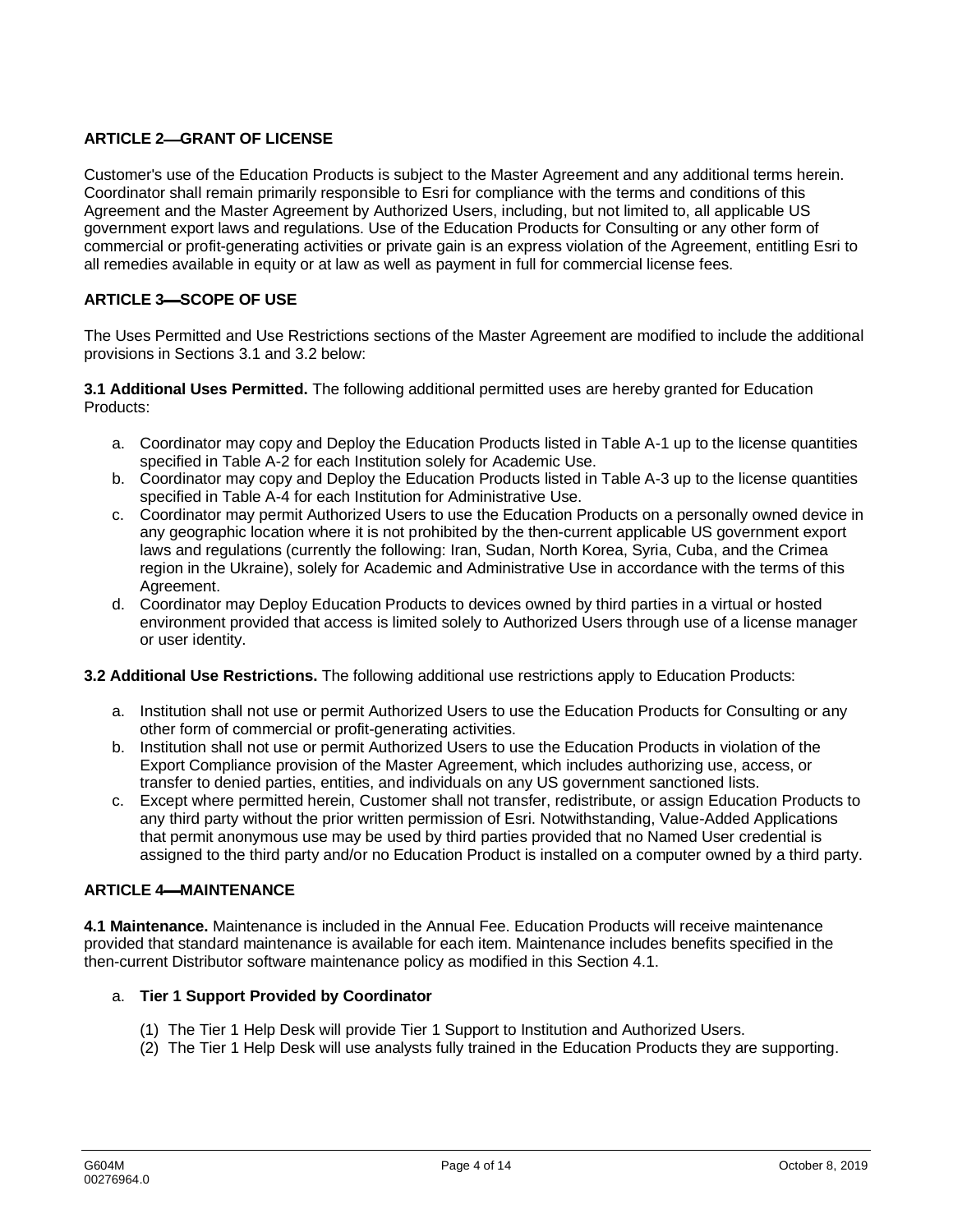- (3) At a minimum, Tier 1 Support will include activities that assist the user in resolving how-to and operational questions as well as questions on installation and troubleshooting procedures.
- (4) Tier 1 Support analysts will be the initial points of contact for all questions and Cases. Tier 1 Support analysts shall obtain a full description of each reported Case and the system configuration from Institution. This may include obtaining any customizations, code samples, or data involved in the Case. The analyst may also use any other information and databases that may be developed to satisfactorily resolve Cases.
- (5) If the Tier 1 Help Desk cannot resolve a Case, an authorized Tier 1 Help Desk individual may contact Distributor for Tier 2 Support. The Tier 1 Help Desk shall provide support in such a way as to minimize repeat calls and make solutions available to Institution.
- (6) Coordinator may assign named Tier 1 Help Desk individuals up to the quantity listed in Appendix A for each Institution.

## b. **Tier 2 Support Provided by Distributor**

- (1) Distributor shall log the calls received from Tier 1 Help Desk individuals.
- (2) Distributor shall review all information collected by and received from Tier 1 Help Desk individuals including preliminary documented troubleshooting provided by the Tier 1 Help Desk when Tier 2 Support is required.
- (3) Distributor may request that Tier 1 Help Desk individuals provide verification of information, additional information, or answers to additional questions to supplement any preliminary information gathering or troubleshooting performed by Tier 1 Help Desk.
- (4) Distributor shall attempt to resolve Case submitted by Tier 1 Help Desk by assisting the Tier 1 Help Desk individuals and not Institution.
- (5) When a Case is resolved, Distributor shall communicate the information to the Tier 1 Help Desk individuals, and the Tier 1 Help Desk shall disseminate the resolution to Institution.
- (6) Esri may, at its sole discretion, make patches, hot fixes, or updates available for downloading from Distributor's or Esri's website or, if requested, deliver them on media.

## **ARTICLE 5 ORDERING, DELIVERY, AND ADMINISTRATIVE PROCEDURES**

## **5.1 Purchase Orders and Delivery**

- a. Distributor does not require Coordinator to issue purchase orders and will invoice Coordinator upon the Effective Date of this Agreement, and subsequently on each contract anniversary date during the Agreement Term. Coordinator may submit purchase orders in accordance with its own process requirements. If Coordinator issues purchase orders, then Coordinator will submit its initial purchase order upon execution of the Agreement and any subsequent purchase order at least thirty (30) days before the anniversary date. Invoices will be due and payable within thirty (30) days of receipt of invoice.
- b. Distributor will provide Authorization Codes that enable Institution to download, operate, or provide access to the Education Products. Delivery of updates/new versions of Education Products will be made in the same manner.
- c. Coordinator may purchase additional backup media sets at the prices in effect at the time of purchase. All shipments of media will be shipped EX WORKS (INCOTERMS 2000) from Redlands, California, to Distributor. Distributor will then ship to Coordinator's shipping address as listed in Appendix B. Delivery or receipt of tangible media could cause prior and future license fees to be subject to taxes. Coordinator acknowledges that Distributor has a right to invoice for, and Institution agrees to pay, any such sales or use tax associated with receipt of tangible media.
- d. Coordinator shall pay all value-added, sales, use, or other taxes; duties; customs; shipping; insurance; or other fees or withholding currently or subsequently imposed on all receipt and use of the Education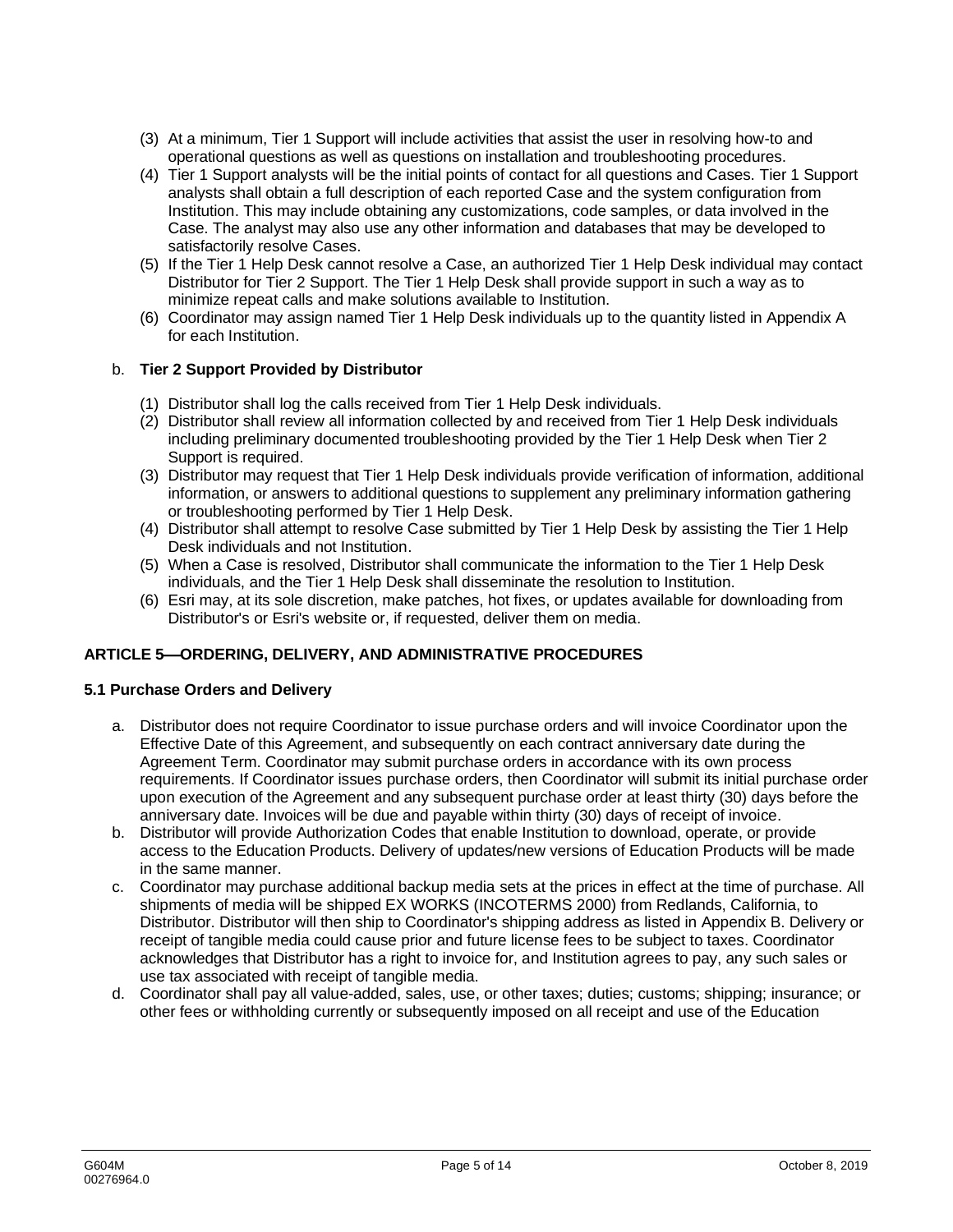Products under this Agreement. However, if Institution is exempt from such taxes, duties, fees, withholding, or other charges, Coordinator shall provide Distributor with evidence of exemption from such charges.

**5.2 Future Updates.** Esri and Distributor may update the list of Education Products in Appendix A by making new or updated Products available to Coordinator as Esri incorporates new or updated Products into the standard education institution program. Coordinator acknowledgment is not required to activate the modifications. Authorized Users' use of new or updated Education Products is subject to the Master Agreement and the terms and conditions herein. Esri reserves the right to modify or remove Education Products upon reasonable written notice to Primary Contact should Esri commitments to third parties regarding licensed third-party technology included in Esri products require a unit-based royalty fee or prohibit Deployment or restrict redistribution rights to Esri customers. All other updates to these Education Institution Terms and Conditions will be provided by written amendment to this Agreement.

**5.3 Esri User Conference.** Institution shall receive registrations to the Esri User Conference (Esri UC) and the Education Summit @ Esri UC in the quantities listed in Table A-5 of Appendix A that corresponds to the category of education institution license for which the applicable Annual Fee has been paid. Third parties may not represent Institution at the Esri User Conference or the Education Summit @ Esri UC.

## **ARTICLE 6-TERM AND TERMINATION**

**6.1 Term.** This Agreement is an annual Term license. The Term will commence upon the Effective Date and remain in effect for one (1) year, unless terminated earlier as described below. Thereafter, the Agreement will automatically renew for two (2) consecutive one (1) year terms upon Coordinator's payment of the Annual Fee, provided that payment is made prior to expiration of the current Term.

**6.2 Termination.** Coordinator may terminate this Agreement at any time for its convenience. Esri or Distributor may terminate this Agreement should Coordinator reject any modifications provided by Esri or Distributor in a written amendment to this Agreement. In the event that this Agreement is terminated by either party, Coordinator shall not be entitled to a refund of all or a partial amount of the Annual Fee(s) paid. Either party may terminate this Agreement for a material breach by the other party. The breaching party shall be given a period of thirty (30) days from the date of written notice to cure any material breach. Upon termination of this Agreement, all licenses Deployed shall also terminate. Institution shall (i) cease to access and use Online Services and clear Online Services client-side data cache and (ii) uninstall, remove, and destroy all whole or partial copies in any form including modified copies of the Deployed Education Products (except with prior written approval by Esri; such approval not to be unreasonably withheld, and Institution may retain a copy for archive purposes only). Coordinator shall represent in writing to Esri or Distributor that all copies have been destroyed. Institution may continue to use Rolled-In Products following termination of this Agreement subject to compliance with the Master Agreement, with the exception of termination for Institution's material breach.

**6.3 Termination of a Particular Institution.** Coordinator may elect to terminate for convenience the license rights of an Institution. Coordinator, Distributor, or Esri may also elect to terminate the license rights of an Institution for material breach without terminating this Agreement with Coordinator or other Institutions. The breaching Institution shall be given a period of thirty (30) days from date of written notice to cure any material breach. Upon the termination of the Institution, any licenses or Deployments provided to Institution shall also terminate. Coordinator shall reasonably cooperate with Esri and Distributor in termination of an Institution in material breach of this Agreement, including enforcement of the Agreement with respect to such Institution. There shall be no reduction in the initial fee or any Annual Fee if an Institution's rights are terminated.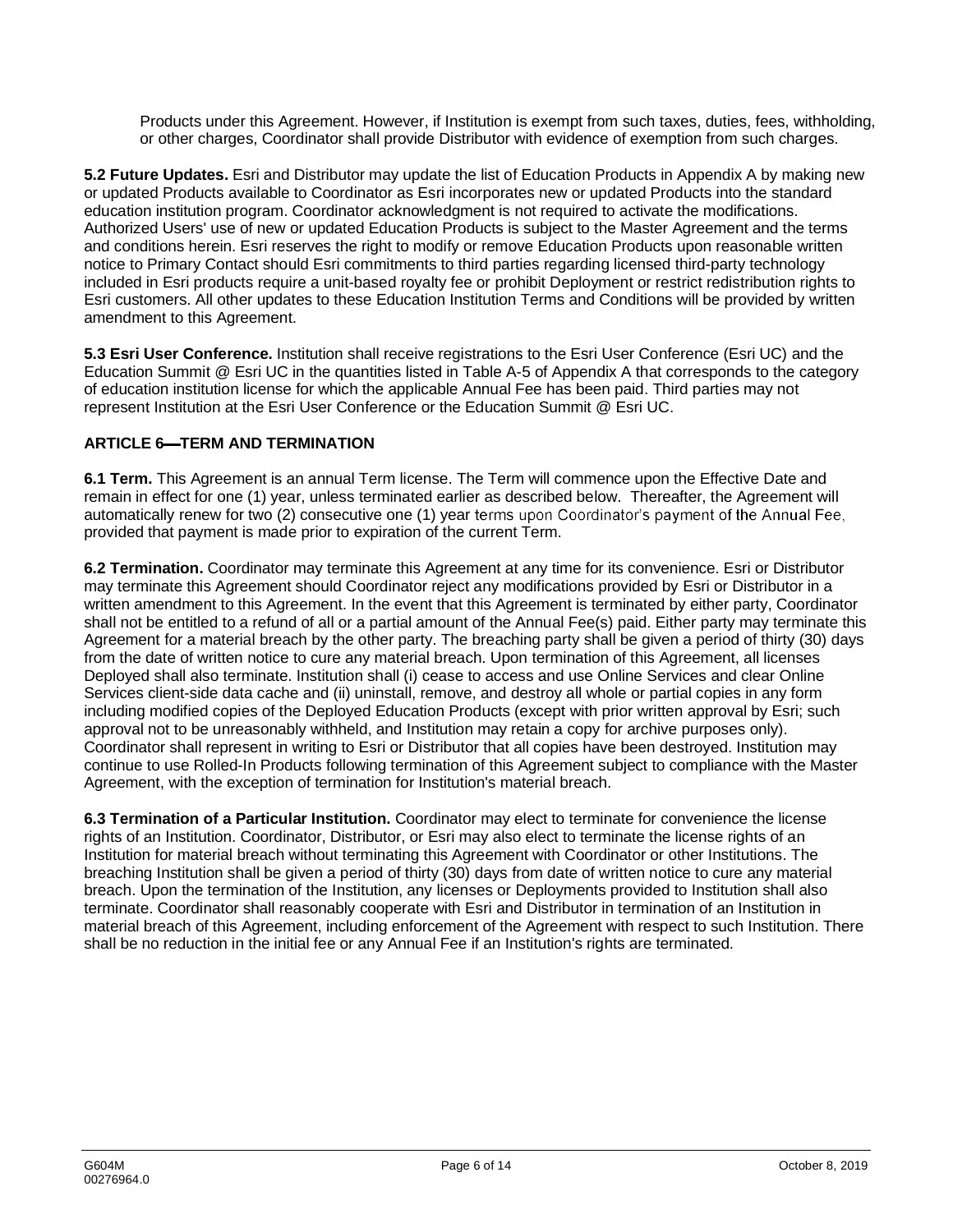## **ARTICLE 7 COORDINATOR'S RESPONSIBILITIES**

In consideration of the grant of the discount on standard license and technical support fees, Institution agrees to do the following:

- a. Appoint a Primary Contact.
- b. Appoint Tier 1 Help Desk individuals as specified herein.
- c. Where appropriate, encourage the use of GIS by all departments within Institution.
- d. Make best efforts to maintain a high level of expertise in the use of the Education Products among Authorized Users by offering courses, encouraging attendance at the annual Education Summit @ Esri UC and the Esri User Conference, and making use of self-paced e-Learning courses offered by Esri, as appropriate.
- e. Inform Authorized Users that their use of the Education Products is subject to the use restrictions in this Agreement and the terms and conditions of the Master Agreement, including, but not limited to, all applicable US government export laws and regulations.
- f. Implement reasonable processes to ensure that Authorized Users remove the Education Products from their personal computers upon leaving Institution.

## **ARTICLE 8 LEGAL NOTICES**

Except as provided in Section 5.2, any notice, report, demand, or other communication shall be properly given when made in writing in English and sent by courier, by registered or certified airmail, or by facsimile or other electronic transmission and confirmed by courier or by registered or certified airmail, properly addressed to the appropriate party at the address set forth above, unless changed by notice in writing by either party hereto to the other party. If sent by courier or airmail, notice shall be effective seven (7) days from the date of deposit with the courier service or post office. If sent by electronic transmission, notice shall be effective upon receipt, provided confirmation is given as specified herein. Notices shall be given at the addresses listed in Appendix B.

### **ARTICLE 9 GENERAL PROVISIONS**

If there is a conflict among any of the terms and conditions in the various documents, the order of descending precedence will be as follows: (1) Education Institution Agreement and (2) Master Agreement.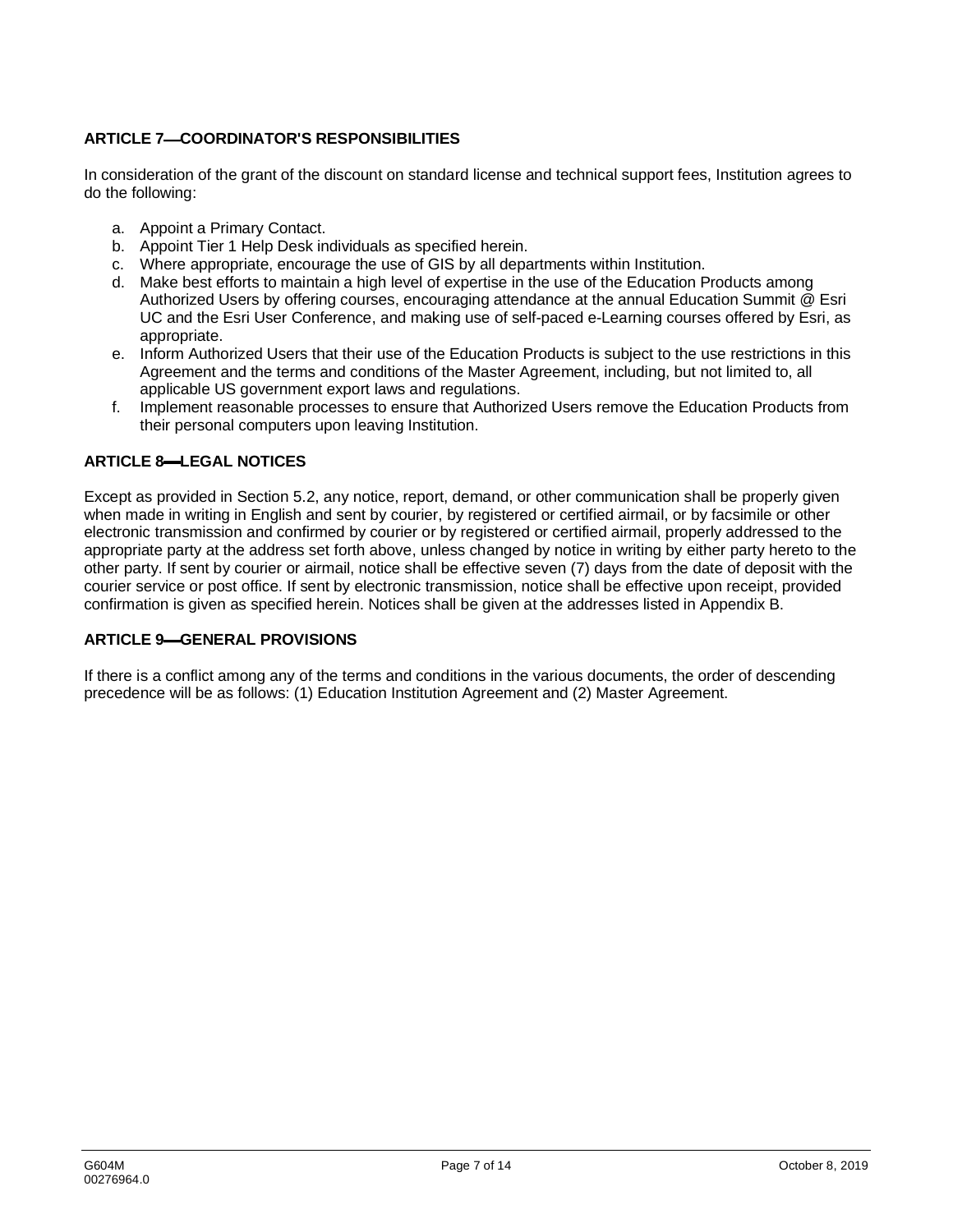## **APPENDIX A EDUCATION PRODUCTS AND DEPLOYMENT SCHEDULE**

Coordinator may copy and Deploy the Education Products listed in Table A-1 up to the license quantities specified in Table A-2 for Academic Use.

### **Table A-1 Academic Use**

| <b>ArcGIS Online</b>                                                                                                                                                                                                                                                                                                                                                                                                                                          |  |  |
|---------------------------------------------------------------------------------------------------------------------------------------------------------------------------------------------------------------------------------------------------------------------------------------------------------------------------------------------------------------------------------------------------------------------------------------------------------------|--|--|
| ArcGIS Online organizational account                                                                                                                                                                                                                                                                                                                                                                                                                          |  |  |
| ArcGIS Online GIS Professional Advanced User Type Licenses <sup>1</sup> with 100 credits per user                                                                                                                                                                                                                                                                                                                                                             |  |  |
| <b>ArcGIS Premium Apps</b>                                                                                                                                                                                                                                                                                                                                                                                                                                    |  |  |
| ArcGIS Business Analyst Web App, ArcGIS Business Analyst Mobile App, ArcGIS Community Analyst,<br>GeoPlanner for ArcGIS (for use with ArcGIS Online and ArcGIS Enterprise), Insights for ArcGIS in ArcGIS<br>Online, Insights for ArcGIS in ArcGIS Enterprise, Esri Redistricting (for use with ArcGIS Online), ArcGIS<br>Excalibur (for use with ArcGIS Enterprise), ArcGIS Urban, ArcGIS QuickCapture (for use with ArcGIS<br>Online and ArcGIS Enterprise) |  |  |
| <b>ArcGIS Enterprise</b>                                                                                                                                                                                                                                                                                                                                                                                                                                      |  |  |
| ArcGIS Enterprise Advanced, including the following extensions: ArcGIS Schematics, ArcGIS 3D Analyst,<br>ArcGIS Spatial Analyst, ArcGIS Geostatistical Analyst, ArcGIS Network Analyst, ArcGIS Data<br>Interoperability, ArcGIS Data Reviewer, ArcGIS Workflow Manager, ArcGIS for Maritime: Server, Esri<br>Defense Mapping, Esri Production Mapping, Esri Roads and Highways, ArcGIS Utility Network<br>Management, ArcGIS LocateXT                         |  |  |
| ArcGIS Image Server, ArcGIS GeoEvent Server, ArcGIS GeoAnalytics Server, ArcGIS Notebook Server<br>Advanced                                                                                                                                                                                                                                                                                                                                                   |  |  |
| ArcGIS Enterprise—Viewer User Type Licenses and GIS Professional Advanced User Type Licenses <sup>1</sup>                                                                                                                                                                                                                                                                                                                                                     |  |  |
| <b>ArcGIS Desktop</b>                                                                                                                                                                                                                                                                                                                                                                                                                                         |  |  |
| ArcGIS Desktop-ArcGIS Pro Advanced, including the following extensions: 3D Analyst, Data<br>Interoperability, Data Reviewer, Geostatistical Analyst, Network Analyst, Spatial Analyst, Workflow<br>Manager, ArcGIS Image Analyst, ArcGIS Publisher, ArcGIS for Aviation: Airports, Defense Mapping,<br>ArcGIS for Maritime: Charting, Production Mapping, LocateXT, ArcGIS for Maritime: Bathymetry, Roads<br>and Highways                                    |  |  |
| ArcGIS Desktop-ArcMap Advanced, including the following extensions: 3D Analyst, Data<br>Interoperability, Data Reviewer, Geostatistical Analyst, Network Analyst, Spatial Analyst, ArcGIS Tracking<br>Analyst, Workflow Manager, Publisher, Schematics, Aviation: Airports, ArcGIS for Aviation: Charting,<br>Maritime: Bathymetry, Maritime: Charting, Defense Mapping, Production Mapping, Roads and Highways,<br>LocateXT                                  |  |  |
| <b>Additional Products</b>                                                                                                                                                                                                                                                                                                                                                                                                                                    |  |  |
| ArcGIS Hub Premium                                                                                                                                                                                                                                                                                                                                                                                                                                            |  |  |
| <b>ArcGIS Monitor</b>                                                                                                                                                                                                                                                                                                                                                                                                                                         |  |  |
| ArcPad                                                                                                                                                                                                                                                                                                                                                                                                                                                        |  |  |
| Esri CityEngine Advanced                                                                                                                                                                                                                                                                                                                                                                                                                                      |  |  |
| ArcGIS Developer Subscription-Enterprise Plan <sup>2</sup>                                                                                                                                                                                                                                                                                                                                                                                                    |  |  |

## **Notes**

- 1. User Type Licenses for both ArcGIS Online and ArcGIS Enterprise include access to web and mobile apps; see www.esri.com/software/apps/ for current list, excluding premium apps
- 2. Esri Developer Summit registration not included.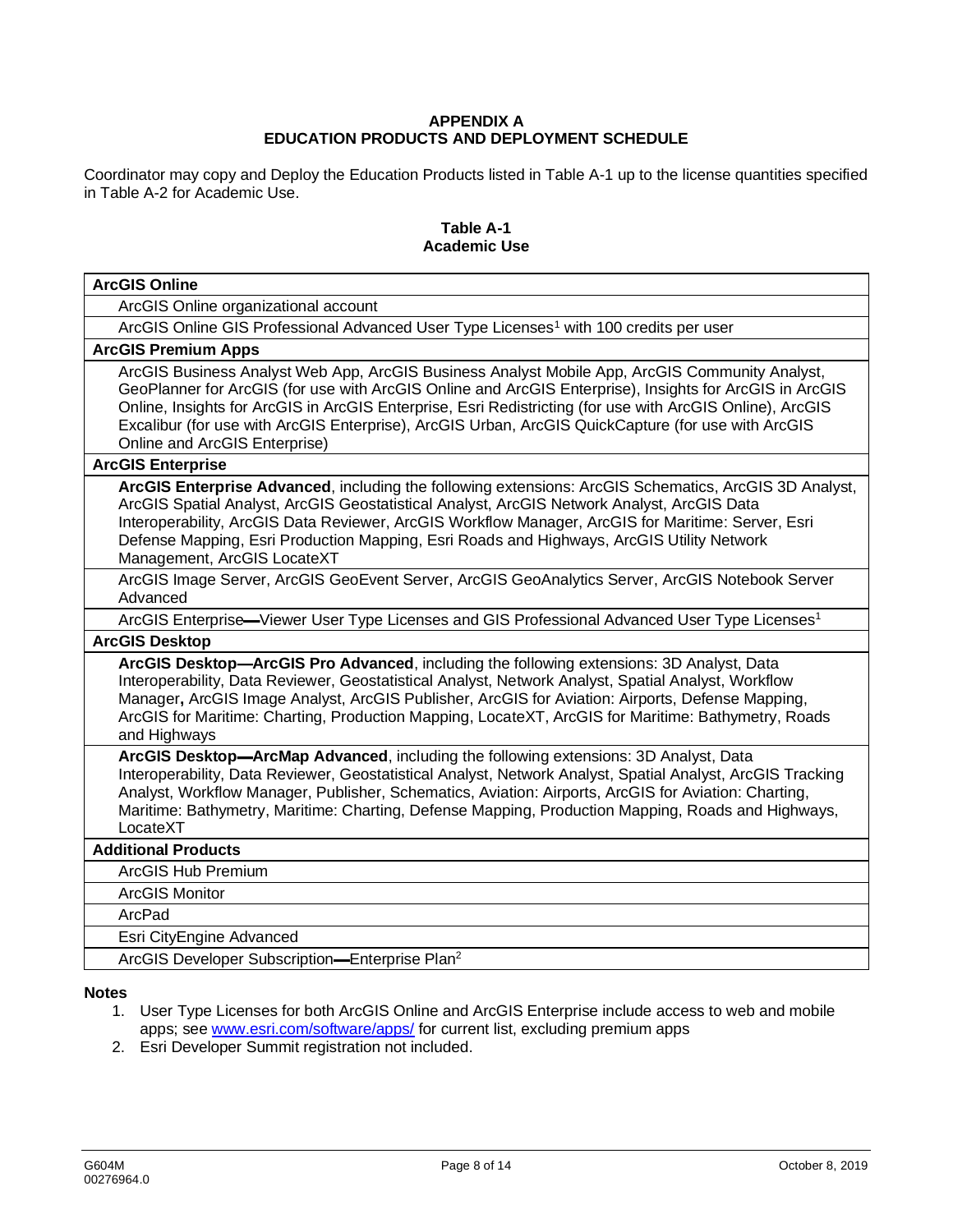### **Table A-2 License Quantity for Academic Use**

## **Each Institution will receive the following Education Products and License Quantity specified below for Academic Use:**

| <b>Education Products</b>                                         | <b>License Quantity</b> |  |
|-------------------------------------------------------------------|-------------------------|--|
| ArcGIS Online GIS Professional Advanced User Type<br>Licenses     | Unlimited               |  |
| ArcGIS Enterprise GIS Professional Advanced User Type<br>Licenses | Unlimited               |  |
| ArcGIS web and mobile apps                                        | Unlimited               |  |
| ArcGIS premium apps                                               | Unlimited               |  |
| <b>ArcGIS Desktop</b>                                             | Unlimited               |  |
| CityEngine                                                        | Unlimited               |  |
| ArcPad <sup>1</sup>                                               | Unlimited               |  |
| ArcGIS Online organizational account <sup>2</sup>                 | Up to $5$               |  |
| ArcGIS Enterprise Advanced <sup>3,4</sup>                         | Up to $5$               |  |
| ArcGIS GIS Server Advanced additional 4-core licenses             | Unlimited               |  |
| ArcGIS Enterprise additional capability servers                   | Unlimited               |  |
| ArcGIS Hub Premium <sup>1,5</sup>                                 | Up to $5$               |  |
| <b>ArcGIS Monitor</b>                                             | Up to $5$               |  |
| Developer Subscription <sup>1</sup>                               | Unlimited               |  |

## **Notes**

- 1. Delivered upon request.
- 2. One ArcGIS Online subscription is provisioned initially. Customer may request additional subscriptions and/or additional users as needed, up to the quantity listed above.
- 3. Portal for ArcGIS authorizations are provisioned by Customer. Customer may generate Portal for ArcGIS authorizations as needed, up to the quantity listed above.
- 4. Each base deployment may be used in development, staging, and production environments.
- 5. ArcGIS Hub includes 10,000 community users and 10,000 service credits for community use.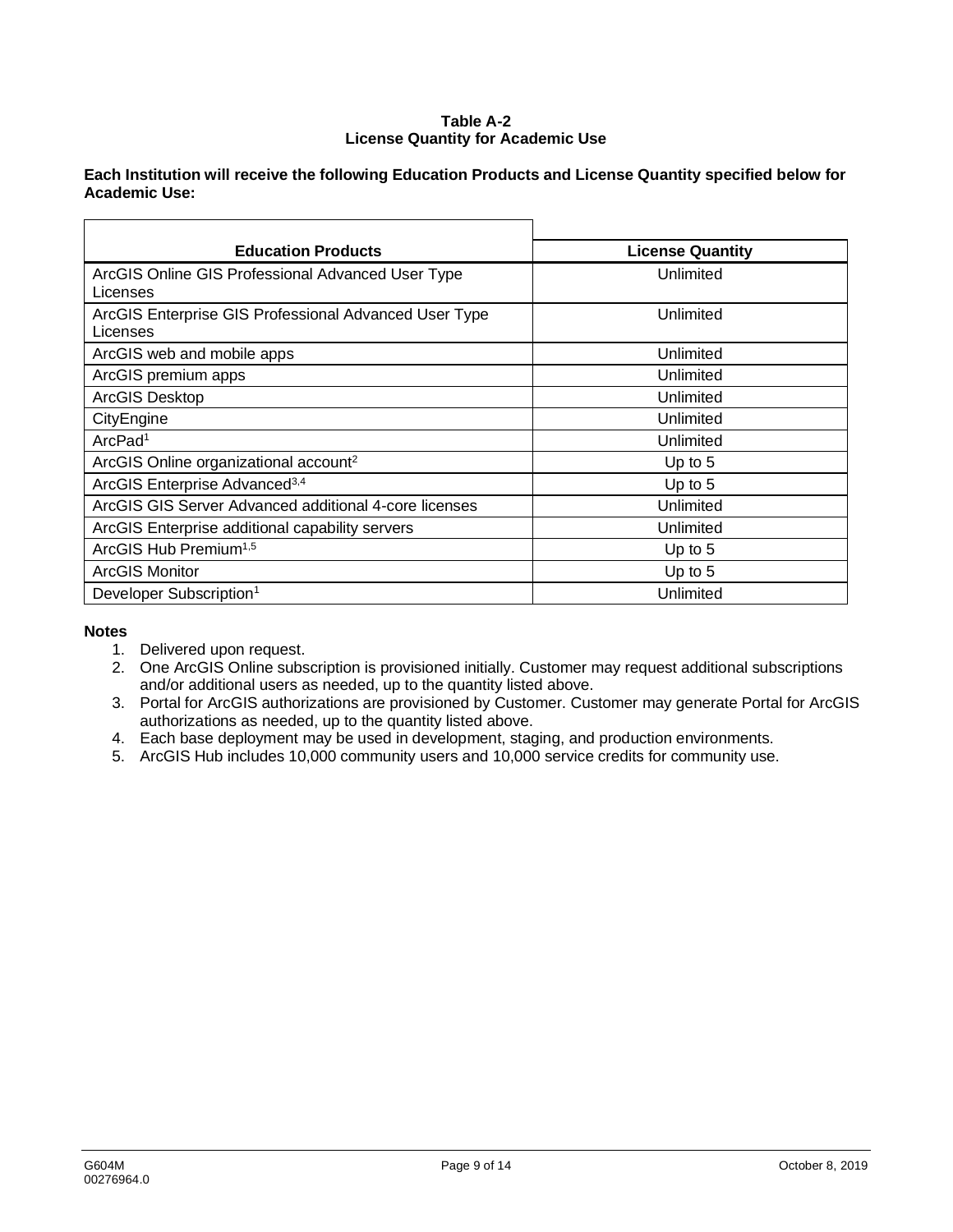### **Table A-3 Administrative Use**

Institution may copy and Deploy the Education Products listed in Table A-3 up to the license quantities specified in Table A-4 for Administrative Use.

| <b>ArcGIS Online</b>                                                                                                                                                                                                                                                                                                                                                                                                                                      |
|-----------------------------------------------------------------------------------------------------------------------------------------------------------------------------------------------------------------------------------------------------------------------------------------------------------------------------------------------------------------------------------------------------------------------------------------------------------|
| ArcGIS Online subscription                                                                                                                                                                                                                                                                                                                                                                                                                                |
| ArcGIS Online GIS Professional Advanced User Type Licenses <sup>1</sup> with 500 credits per user                                                                                                                                                                                                                                                                                                                                                         |
| <b>ArcGIS Enterprise</b>                                                                                                                                                                                                                                                                                                                                                                                                                                  |
| ArcGIS Enterprise Advanced, including the following extensions: Schematics, 3D Analyst, Spatial Analyst,<br>Geostatistical Analyst, Network Analyst, Data Interoperability, Data Reviewer, Workflow Manager, ArcGIS<br>for INSPIRE, Maritime: Server, Defense Mapping, Production Mapping, Roads and Highways, ArcGIS<br>Utility Network Management, LocateXT                                                                                             |
| Image Server, GeoEvent Server, GeoAnalytics Server, Notebook Server Advanced                                                                                                                                                                                                                                                                                                                                                                              |
| ArcGIS Enterprise—Viewer User Type Licenses and GIS Professional Advanced User Type Licenses <sup>1</sup>                                                                                                                                                                                                                                                                                                                                                 |
| <b>ArcGIS Premium Apps</b>                                                                                                                                                                                                                                                                                                                                                                                                                                |
| ArcGIS Business Analyst Web App (for use with ArcGIS Online), ArcGIS Business Analyst Mobile App,<br>ArcGIS Community Analyst, GeoPlanner for ArcGIS (for use with ArcGIS Online and ArcGIS Enterprise),<br>Insights for ArcGIS in ArcGIS Online, Insights for ArcGIS in ArcGIS Enterprise, Redistricting (for use with<br>ArcGIS Online), Excalibur (for use with ArcGIS Enterprise), QuickCapture (for use with ArcGIS Online and<br>ArcGIS Enterprise) |
| <b>ArcGIS Desktop</b>                                                                                                                                                                                                                                                                                                                                                                                                                                     |
| ArcGIS Desktop-ArcGIS Pro Advanced, including the following extensions: 3D Analyst, Data<br>Interoperability, Data Reviewer, Geostatistical Analyst, Network Analyst, Spatial Analyst, Workflow<br>Manager, Publisher, Image Analyst, Aviation: Airports, Maritime: Charting, ArcGIS Pipeline Referencing,<br>Defense Mapping, Production Mapping, LocateXT, Maritime: Bathymetry, Roads & Highways                                                       |
| ArcGIS Desktop-ArcMap Advanced, including the following extensions: 3D Analyst, Data<br>Interoperability, Data Reviewer, Geostatistical Analyst, Network Analyst, Spatial Analyst, Tracking Analyst,<br>Workflow Manager, Publisher, Schematics, Aviation: Airports, Aviation: Charting, Maritime: Bathymetry,<br>Maritime: Charting, Defense Mapping, Production Mapping, Roads and Highways, LocateXT                                                   |
| <b>Additional Products</b>                                                                                                                                                                                                                                                                                                                                                                                                                                |
| ArcGIS Hub Premium                                                                                                                                                                                                                                                                                                                                                                                                                                        |
| <b>ArcGIS Monitor</b>                                                                                                                                                                                                                                                                                                                                                                                                                                     |
| ArcPad                                                                                                                                                                                                                                                                                                                                                                                                                                                    |
| <b>CityEngine Advanced</b>                                                                                                                                                                                                                                                                                                                                                                                                                                |
| Developer Subscription-Enterprise Plan <sup>2</sup>                                                                                                                                                                                                                                                                                                                                                                                                       |

### **Notes**

- 1. User Type Licenses for ArcGIS Online and ArcGIS Enterprise include access to web and mobile apps; see www.esri.com/software/apps/ for current list, excluding premium apps.
- 2. Esri Developer Summit registration not included.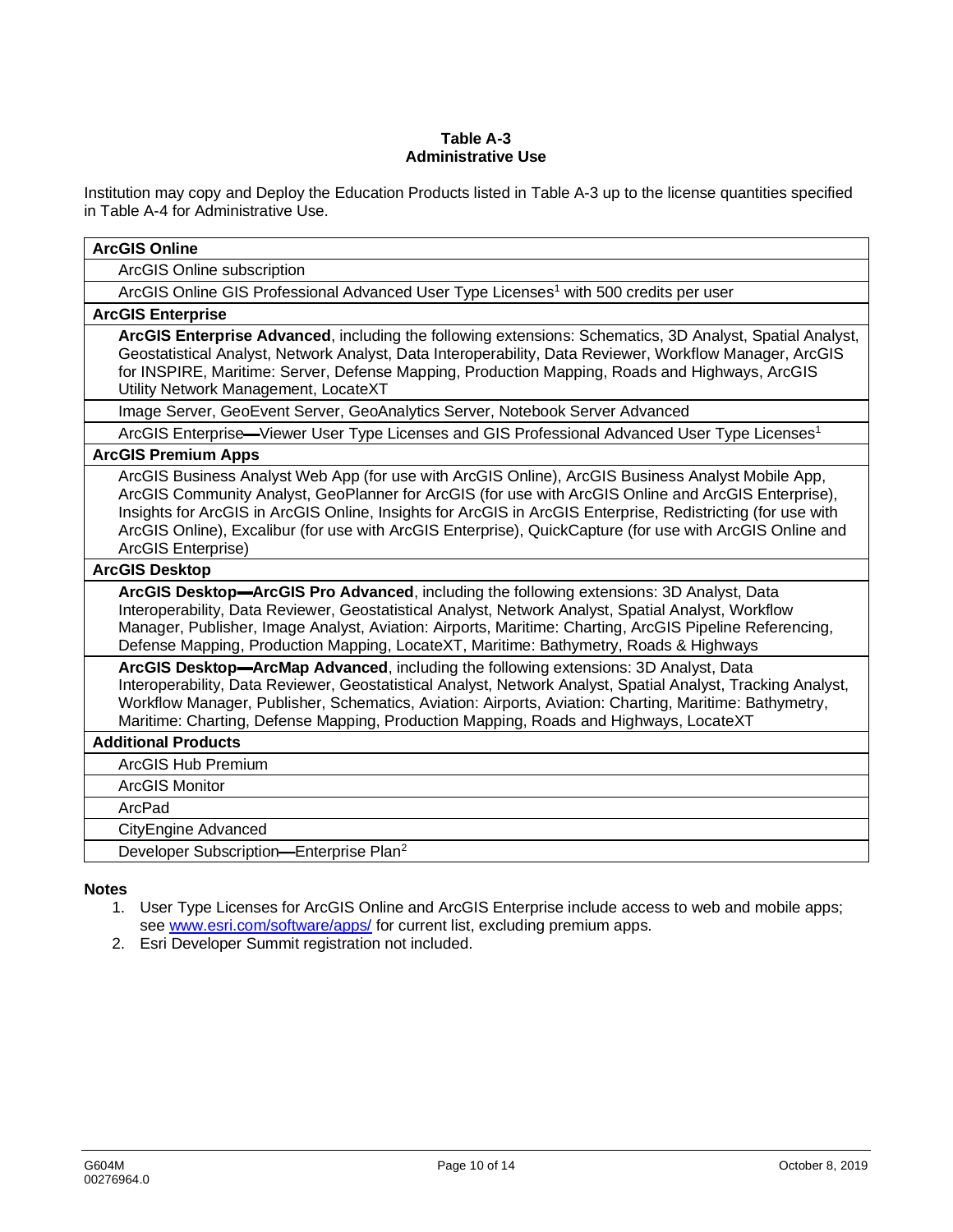### **Table A-4 License Quantity for Administrative Use**

### **Each Institution will receive the following Education Products and License Quantity specified below for Administrative Use:**

| <b>Education Products</b>                                         | <b>License Quantity</b> |
|-------------------------------------------------------------------|-------------------------|
| ArcGIS Online GIS Professional Advanced User Type<br>Licenses     | 10                      |
| ArcGIS Enterprise Viewer User Type Licenses                       | Determined by customer  |
| ArcGIS Enterprise GIS Professional Advanced User Type<br>Licenses | 10                      |
| ArcGIS web and mobile apps                                        | 10                      |
| ArcGIS premium apps                                               | 10                      |
| <b>ArcGIS Desktop</b>                                             | 10                      |
| CityEngine                                                        | 10                      |
| ArcPad <sup>1</sup>                                               | 10                      |
| ArcGIS Online organizational account <sup>2</sup>                 |                         |
| ArcGIS Enterprise Advanced <sup>3,4</sup>                         |                         |
| ArcGIS GIS Server Advanced additional 4-core licenses             |                         |
| ArcGIS Enterprise additional capability servers                   |                         |
| ArcGIS Hub Premium <sup>1,5</sup>                                 |                         |
| ArcGIS Monitor <sup>6</sup>                                       |                         |
| ArcGIS Developer Subscription <sup>1</sup>                        |                         |

### **Notes**

- 1. Delivered upon request.
- 2. One ArcGIS Online subscription is provisioned initially. Customer may request additional subscriptions and/or additional users as needed, up to the quantity listed above.
- 3. Portal for ArcGIS authorizations are provisioned by Customer. Customer may generate Portal for ArcGIS authorizations as needed, up to the quantity listed above.
- 4. Each base deployment may be used in development, staging, and production environments.
- 5. ArcGIS Hub includes 10,000 community users and 10,000 service credits for community use.
- 6. Licensed to monitor up to 40 ArcGIS Server cores for Small Education Institution Agreement, 80 cores for Medium Education Institution Agreement, or 160 cores for Large Education Institution Agreement.

### **Esri may change the product lists in Table A-1 and Table A-3 if Esri makes changes to the Esri offering(s) incorporated into the standard education institution program or if Esri's licensors change their redistribution terms or conditions.**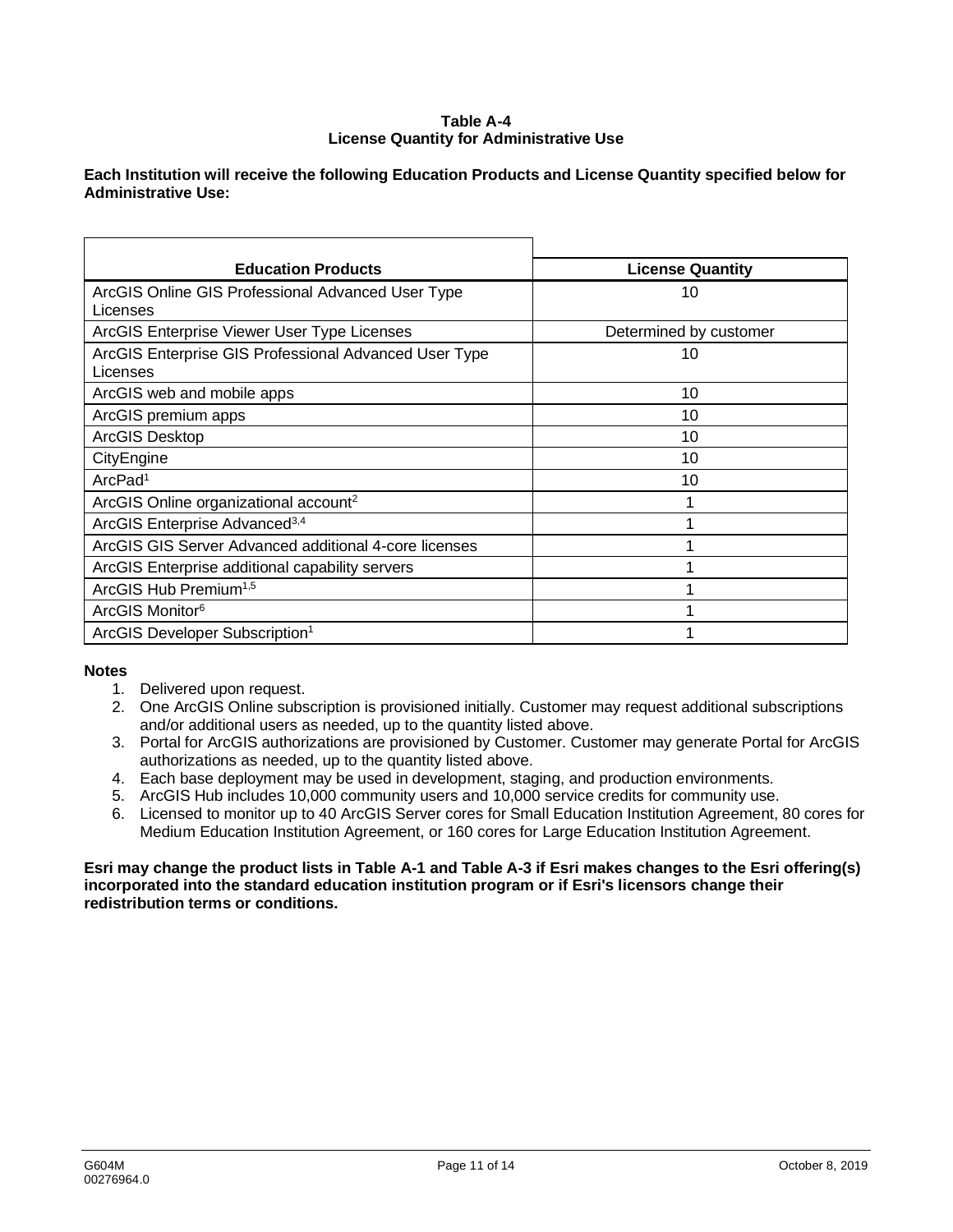### **Table A-5 Additional Benefits**

# **Each Institution will receive the following additional benefits:**

| <b>Benefit</b>                                                                    | Quantity          |
|-----------------------------------------------------------------------------------|-------------------|
| Authorized Technical Support contact                                              | 4 per Institution |
| Complimentary Esri User Conference and Education Summit<br>@ Esri UC registration | 2 per Institution |
| Access to e-Learning                                                              | Unlimited         |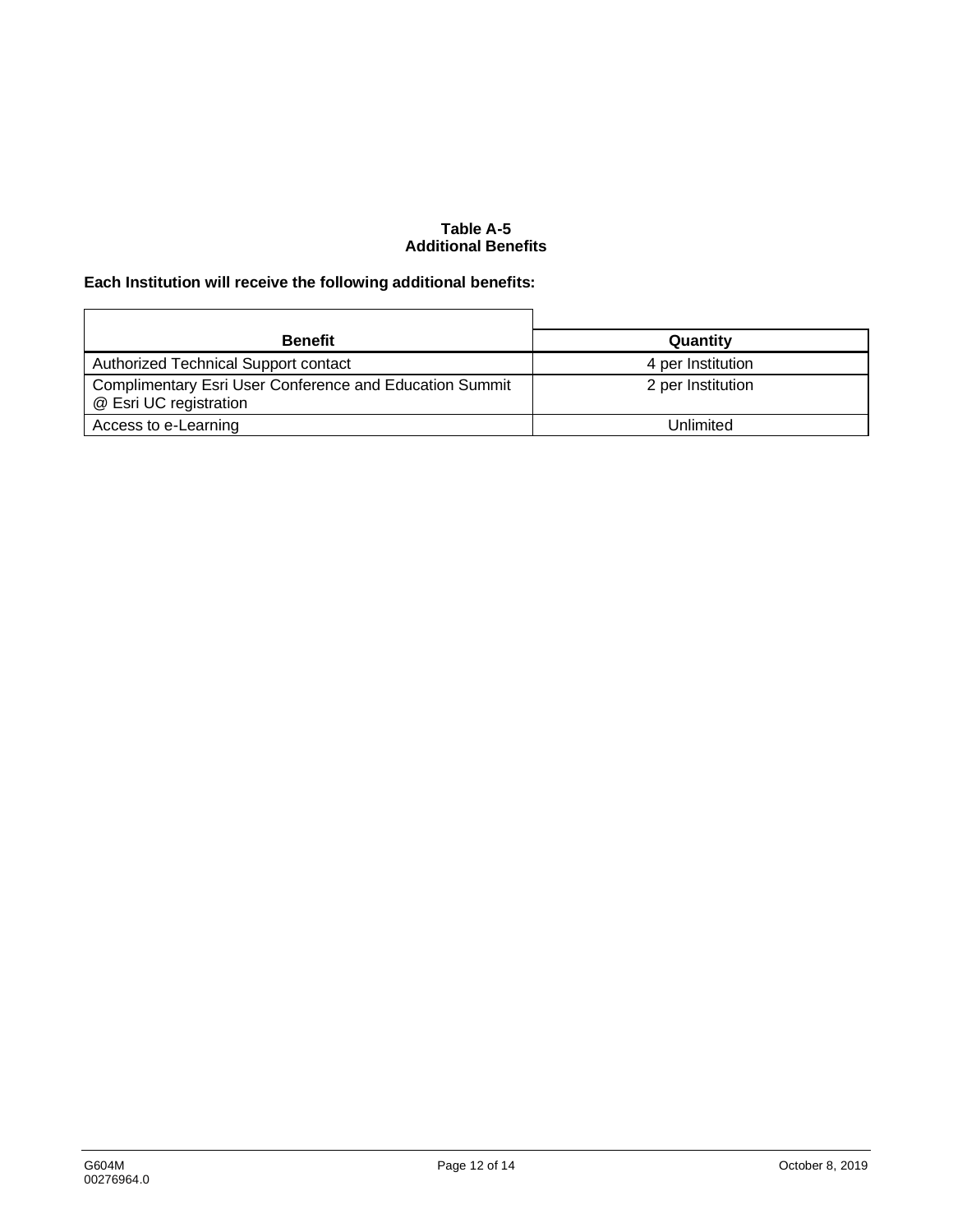### **APPENDIX B POINTS OF CONTACT**

Coordinator may change its points of contact upon written notice to Distributor.

| 1. | <b>Primary Contact:</b>           |                                                                                             |
|----|-----------------------------------|---------------------------------------------------------------------------------------------|
|    | Name:<br>Address:                 |                                                                                             |
|    | Email:<br>Phone:                  |                                                                                             |
| 2. |                                   | All deliverables to Coordinator will be shipped to the address listed below:                |
|    | Institution:<br>Name:<br>Address: |                                                                                             |
|    | Email:<br>Phone:                  |                                                                                             |
| 3. |                                   | All notices to Coordinator will be mailed to the address listed below:                      |
|    | Institution:<br>Name:<br>Address: |                                                                                             |
|    | Email:<br>Phone:                  |                                                                                             |
| 4. |                                   | All notices to Distributor will be mailed to the address listed below:                      |
|    | Name:<br>Address:                 |                                                                                             |
|    | Email:<br>Phone:                  |                                                                                             |
| 5. |                                   | All notices to Esri will be mailed to the address listed below:                             |
|    | Name:<br>Address:                 | <b>Contracts and Legal Department</b><br>380 New York Street<br>Redlands, CA 92373-8100 USA |

Email: LegalNotices@esri.com<br>Phone: 909-793-2853 Phone: 909-793-2853